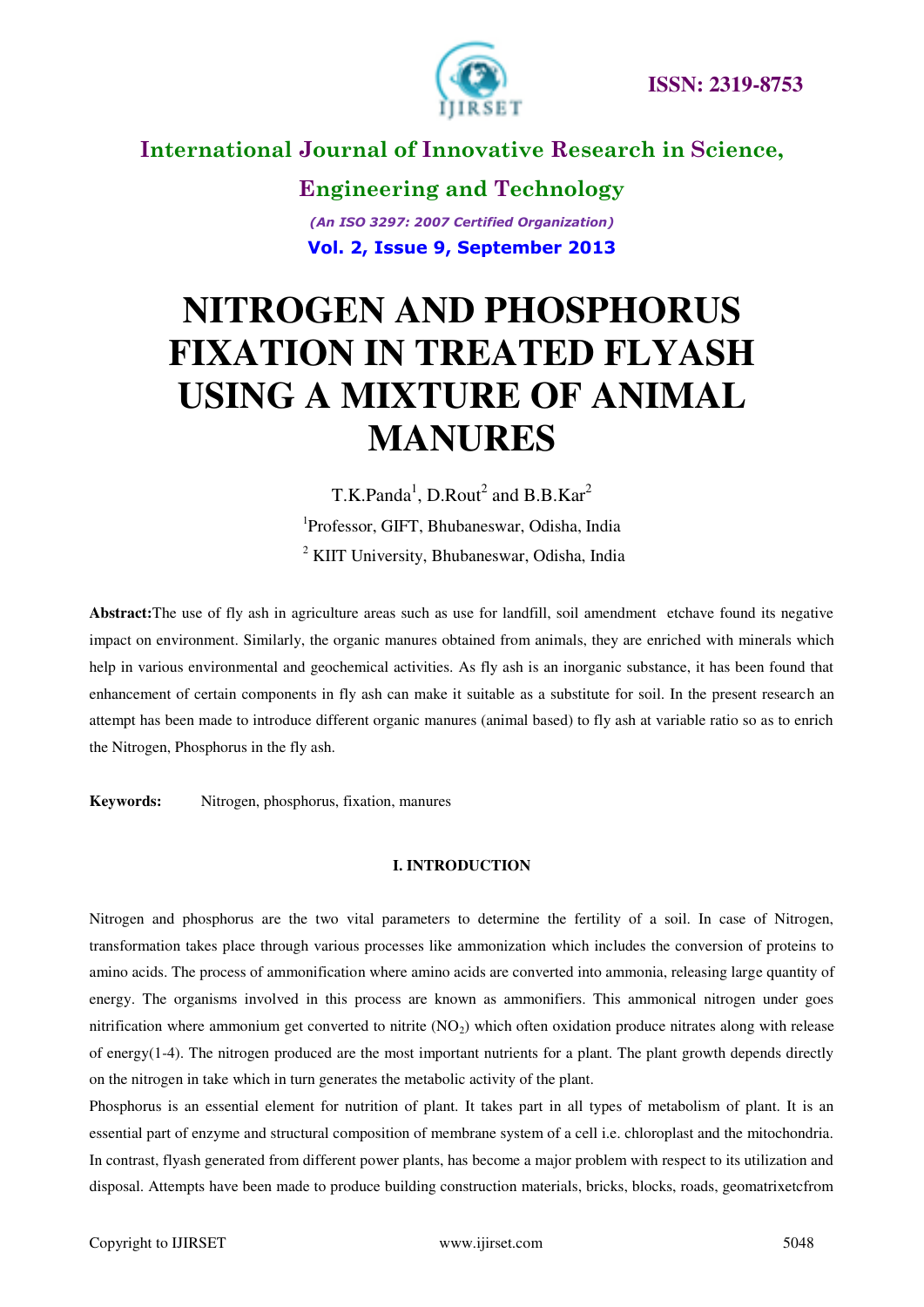

### **Engineering and Technology**

*(An ISO 3297: 2007 Certified Organization)*  **Vol. 2, Issue 9, September 2013**

flyash(5-8). Still a major part of flyash has been left behind which is still remaining unutilized creating different environmental hazards.

Keeping in track, the use of flyash in agricultural areas, in the present research attempts have been made to utilize flyash for landfill, soil amendment etc but practically all these process have found its negative impact on environment. Taking into consideration the organic manures obtained from animals, they are enriched with different constituents which in turn helps in various environmental and geochemical activities.

As flyash is an inorganic substance lacking its composition in terms of NPK in comparison to the soil, it has been found that enhancement of certain components in flyash can make it suitable as a substitute for soil.

In the present research an attempt has been made to activate the flyash using various organic manures (animal based) so as to enrich the Nitrogen, Phosphorus in the flyash, which can be used as a substitute for soil.

#### **II. MATERIALS AND METHOD**

In order to enrich the dumped flyash with Nitrogen, Phosphorus, various types of manures were mixed with the flyash at a definite proportion to carry out the easy absorption of N and P. In this aspect, two manures i.e. cow dung and goat dung were taken into consideration. The composition of raw and treated fly ash is given in Table-1 and 2 where as that of cow dung and goat dung are represented in Table- 3.

| <b>Components</b>              | % composition |
|--------------------------------|---------------|
| SiO <sub>2</sub>               | 45.91         |
| $Al_2O_3$                      | 25.15         |
| Fe <sub>2</sub> O <sub>3</sub> | 5.78          |
| CaO                            | 6.78          |
| MgO                            | 2.61          |
| $K_2O$                         | 0.98          |
| Na <sub>2</sub> O              | 0.81          |
| $P_2O_5$                       | 2.09          |
| MnO                            | 0.43          |
| LOI                            | 9.46          |

#### **Table-1 Chemical Composition of raw fly ash**

| Table-2 Chemical Composition of treated fly ash |  |  |  |
|-------------------------------------------------|--|--|--|
|-------------------------------------------------|--|--|--|

| <b>Components</b> | % composition |
|-------------------|---------------|
| SiO <sub>2</sub>  | 46.38         |
| $Al_2O_3$         | 27.09         |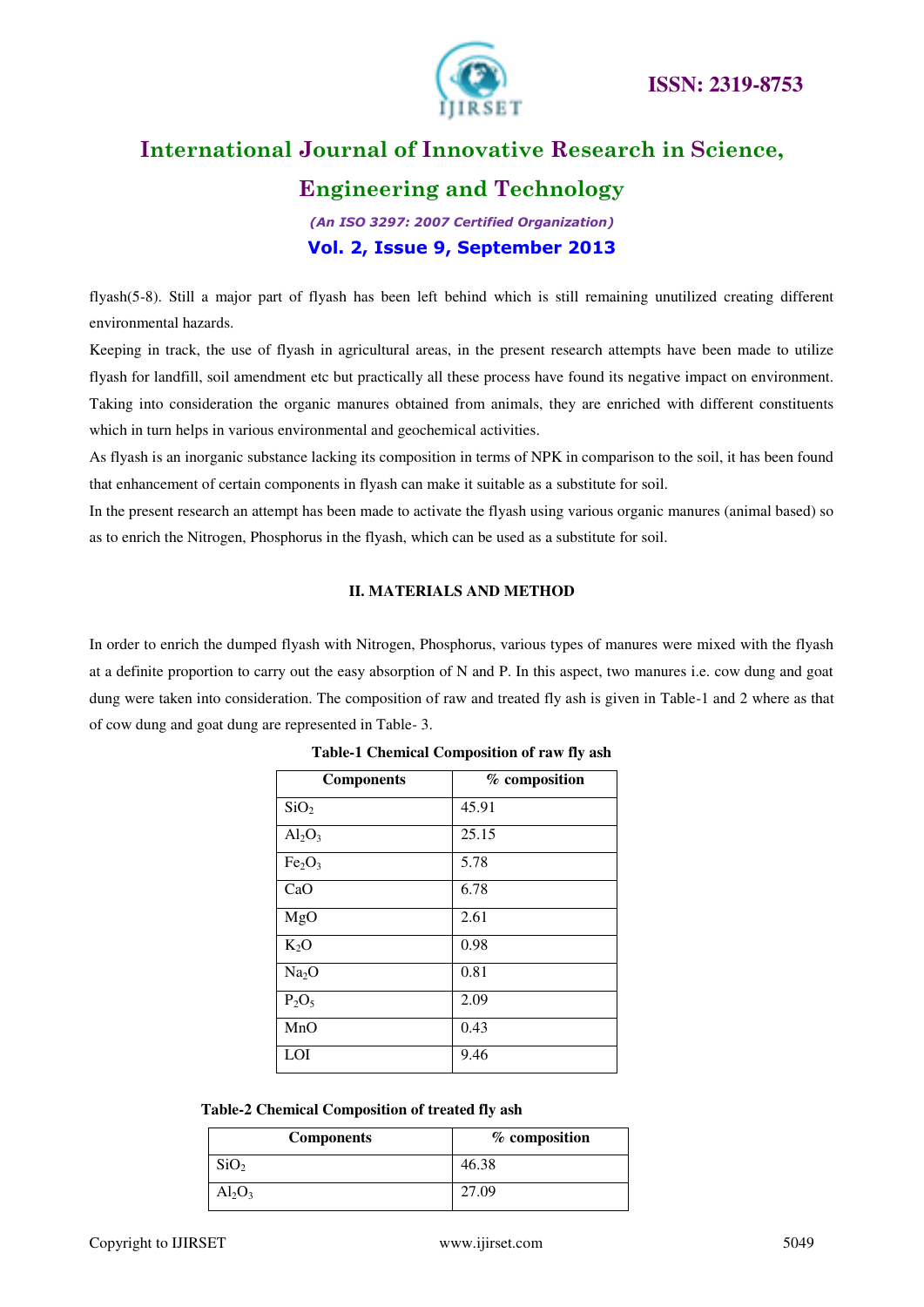

### **Engineering and Technology**

*(An ISO 3297: 2007 Certified Organization)*  **Vol. 2, Issue 9, September 2013**

| Fe <sub>2</sub> O <sub>3</sub> | 6.01 |
|--------------------------------|------|
| CaO                            | 7.78 |
| MgO                            | 2.93 |
| $K_2O$                         | 1.07 |
| Na <sub>2</sub> O              | 0.99 |
| $P_2O_5$                       | 2.38 |
| MnO                            | 0.56 |
| LOI                            | 4.81 |

#### **Table-3:- Composition of Cow & goat Manure (in kg/ton)**

|                                      | N     | $P_2O_5$ | $K_2O$ |
|--------------------------------------|-------|----------|--------|
| Cow Manure (Lactating and Finishing) | 7.78  | 3.64     | . 92   |
| Goat Manure (Sheep Included)         | 10.88 | 12.53    | 14.86  |

#### **III. RESULT AND DISCUSSIONS**

During the analysis of manures, for nitrogen fixation, ammonical nitrogen  $(NH_3 + NH_4 - N)$  is quite vital. These forms of nitrogen are soluble in water as well as soil which may get lost from soil as volatile ammonia. Also during rain the runoff carries lots of soluble ammonia once in the soil sample, if  $NH_4$ -N get nitrified to nitrate (NO<sub>3</sub>), it becomes ready for the uptake of plants. The formation of NO<sub>3</sub> won't get absorbed in soil. The activation of the fly ash sample for nitrogen fixation is carried out on the basis of thermal processing.

 Initially, the raw flyash sample is mixed with 5% NaCl solution to prepare an uniform mixture with a slurry mass. The sample is then subjected to drying under sunlight for 2days followed by the mixing of organic manure (Cow Dung) for another 72 hrs. These 72 hrs activation, along with the organic manure gradually enriches the nitrogen concentration of the soil by all possible reactions for nitrogen fixation. The samples were collected in every 4 hrs gap to observe the rise in  $N_2$  concentration in the sample. The detail method is given in Table-4 along with the chemical composition of flyash. After the enrichment of nitrogen, attempt has been made to enrich flyash with phosphorus content. The phosphorus enrichment is carried out using goat dung in the ratio  $FA : GD$  is  $25 : 1$ . The nitrogen enriched flyash sample was subjected to mixing to form a uniform active base for phosphorus fixation. As goat dung contains maximum percentage of phosphorus, present in a soluble form, so it is mixed properly to the activated flyash to make it phosphorus rich soil. After the addition of phosphorus bearing organic manure the flyash sample ores subjected to drying initially in sunlight for 6-8 hrs and then 0.05 N HCl solution is mixed to flyashis to convert the phosphorus available in the goat dung to its soluble form. The mixture was kept under drying and mixing for 24 hrs and the final FA obtained is subjected to chemical analysis. The entire data obtained is represented in Table-5.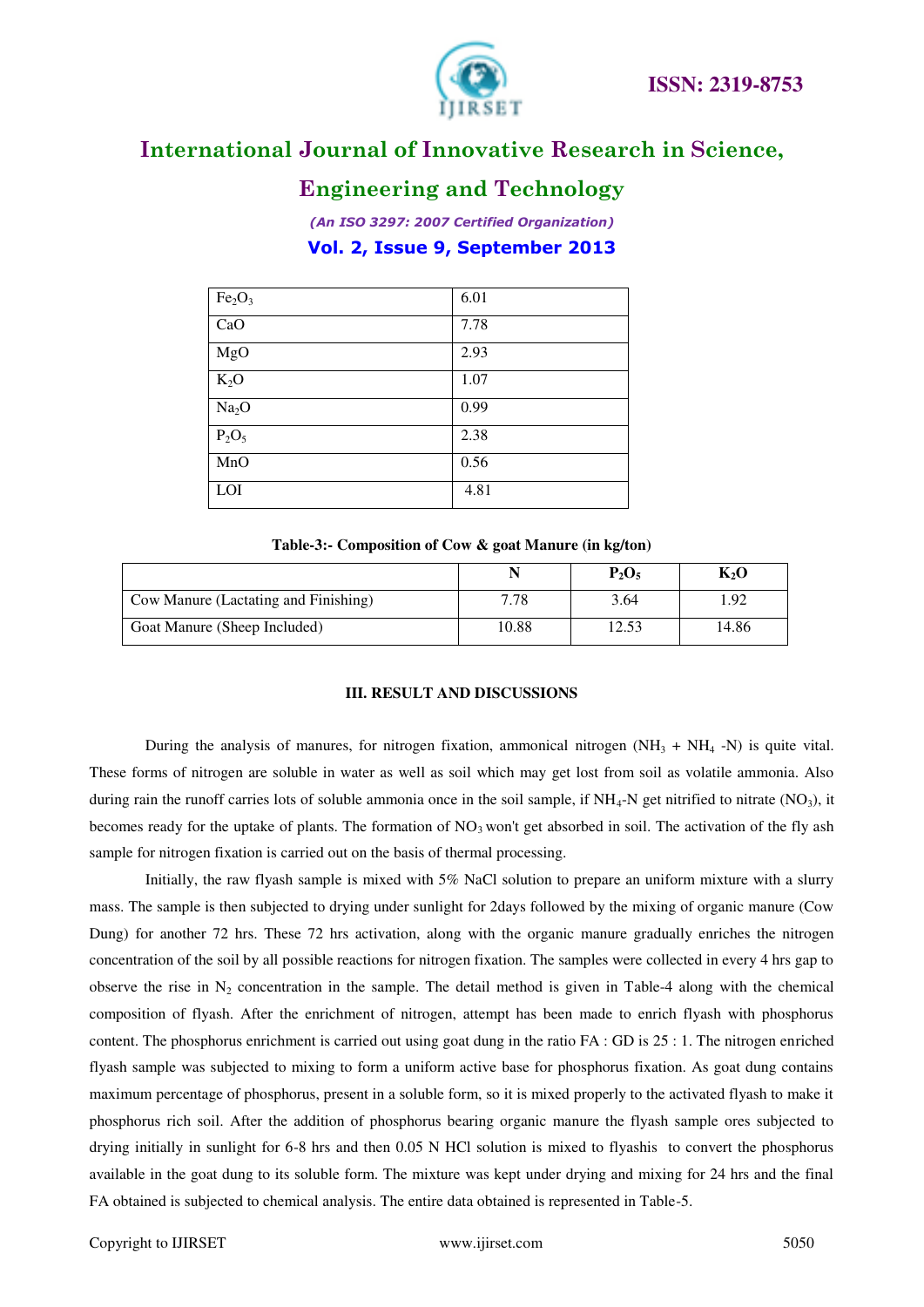

### **Engineering and Technology**

*(An ISO 3297: 2007 Certified Organization)*  **Vol. 2, Issue 9, September 2013**

| Time in hrs | % Nitrogen activation |
|-------------|-----------------------|
| 4hrs        | 0.37                  |
| 8hrs        | 0.91                  |
| 12hrs       | 1.78                  |
| 16hrs       | 2.54                  |
| 24hrs       | 3.16                  |
| 32hrs       | 4.17                  |
| 36hrs       | 5.07                  |
| 60hrs       | 6.92                  |
| 64hrs       | 7.12                  |
| 68hrs       | 8.61                  |
| 72hrs       | 8.78                  |

#### **Table-4:- FA : CW (25:1)**

#### **Table-5:- FA : GD (25:1)**

| Time in hrs | % Nitrogen activation |
|-------------|-----------------------|
| 30mins      | 1.47                  |
| 1hrs        | 2.76                  |
| 2hrs        | 4.09                  |
| 4hrs        | 6.37                  |
| 8hrs        | 8.61                  |
| 12hrs       | 12.06                 |
| 16hrs       | 15.43                 |
| 20hrs       | 18.18                 |
| 24hrs       | 18.44                 |

#### **IV. CONCLUSION**

The above study revealed that by the application of some general activator, the nitrogen and phosphorus content of flyash can be enhanced. The experimental result shows that by adopting step by step process for nitrogen and phosphorus fixation, it is possible to obtain an activated flyash whose composition is almost equivalent to a fertile soil sample.